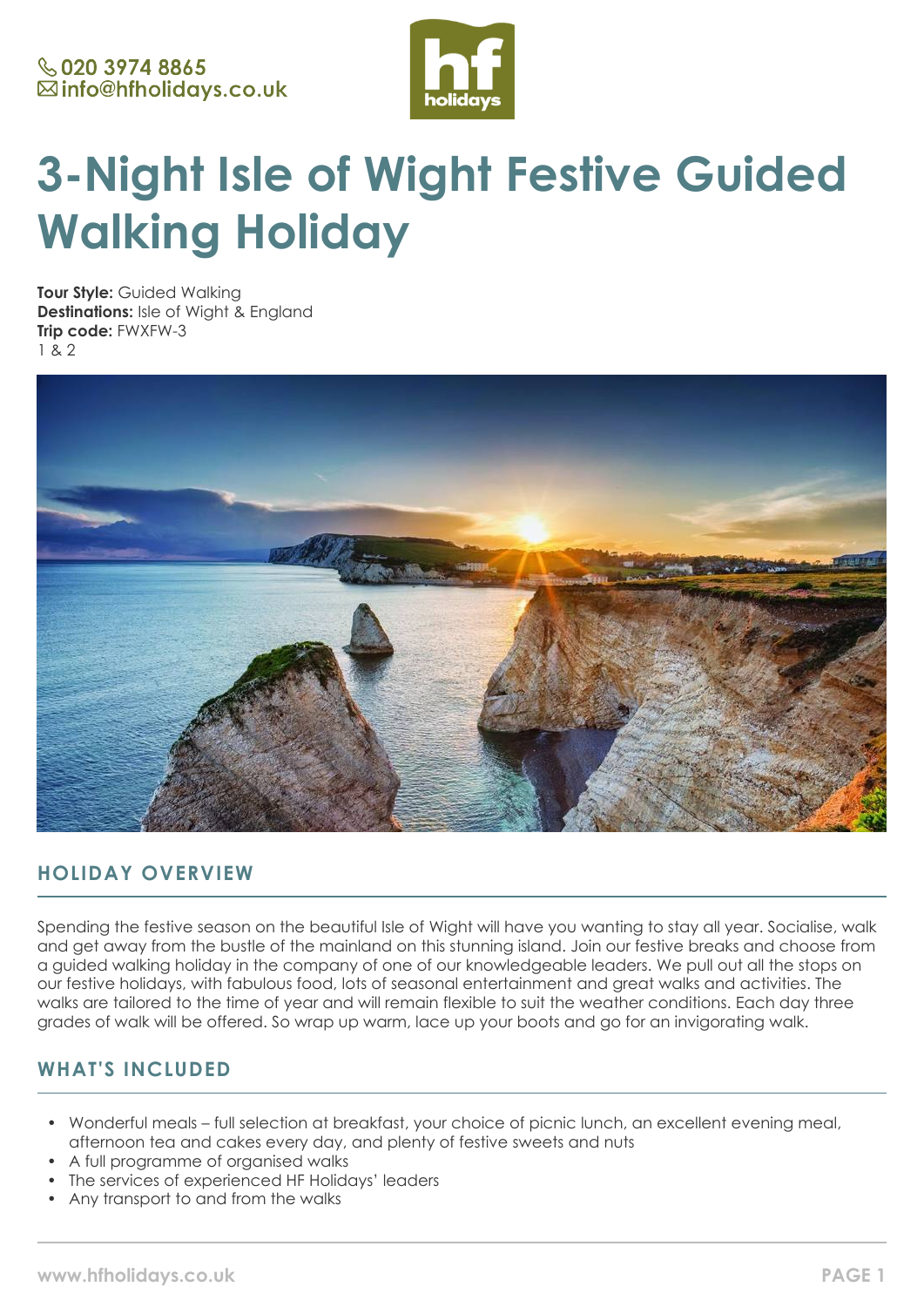- A packed programme of evening activities offering something festive for everyone, including some old HF favourites
- A celebration dinner with all the trimmings on Christmas Day and New Years Eve

# **HOLIDAYS HIGHLIGHTS**

- Plenty of exercise to walk off the festive excesses
- A choice of guided walks in spectacular winter scenery
- Just relax, soak up the party atmosphere, enjoy wonderful festive fare and leave all the organising to us
- Evening activities include dancing, quizzes and New Year celebrations
- Cosy Country House and a special festive cheer

## **TRIP SUITABILITY**

The walks are tailored to the time of year and will remain flexible to suit the weather conditions. Each day three grades of walk will be offered. Typically, easier walks are up to a maximum of 4 miles (6½km), medium walks are up to a maximum of 7 miles (11km), while harder walks can be up to a maximum of 9 miles (14½km).

## **ITINERARY**

## **Day 1: Arrival Day**

You're welcome to check in from 4pm onwards.

Enjoy a complimentary Afternoon Tea on arrival.

## **Day 2: Godshill And Ventnor**

**Option 1 - Bonchurch To The Botanic Gardens**

Distance: 3 miles (4.5km)

Ascent: 300 feet (80m)

In Summary: Our walk starts by visiting the village of Bonchurch. We then walk the promenade before reaching the classic Victorian seaside resort of Ventnor. We then take the coastal path past Steephill Cove on our way to complete our stroll at the botanic gardens at Ventnor.

Highlights: Bonchurch is a very old village, known to be inhabited in prehistoric times. Many well-known literary figures have lived in Bonchurch, including Tennyson, Macauley, Dickens, Thackeray and Elizabeth Sewell.

**Option 2 - Godshill To Ventnor Botanic Gardens**

**Distance:** 5.5 miles (8.5 km)

**Ascent:** 800 feet (240m)

**In Summary:** Cross the downs from Godshill to Ventnor, passing the grand ruins of Appuldurcombe House and its surrounding parkland laid out by 'Capability' Brown.

**Highlight:** Enjoy great views right across the island from the top of Stenbury Down.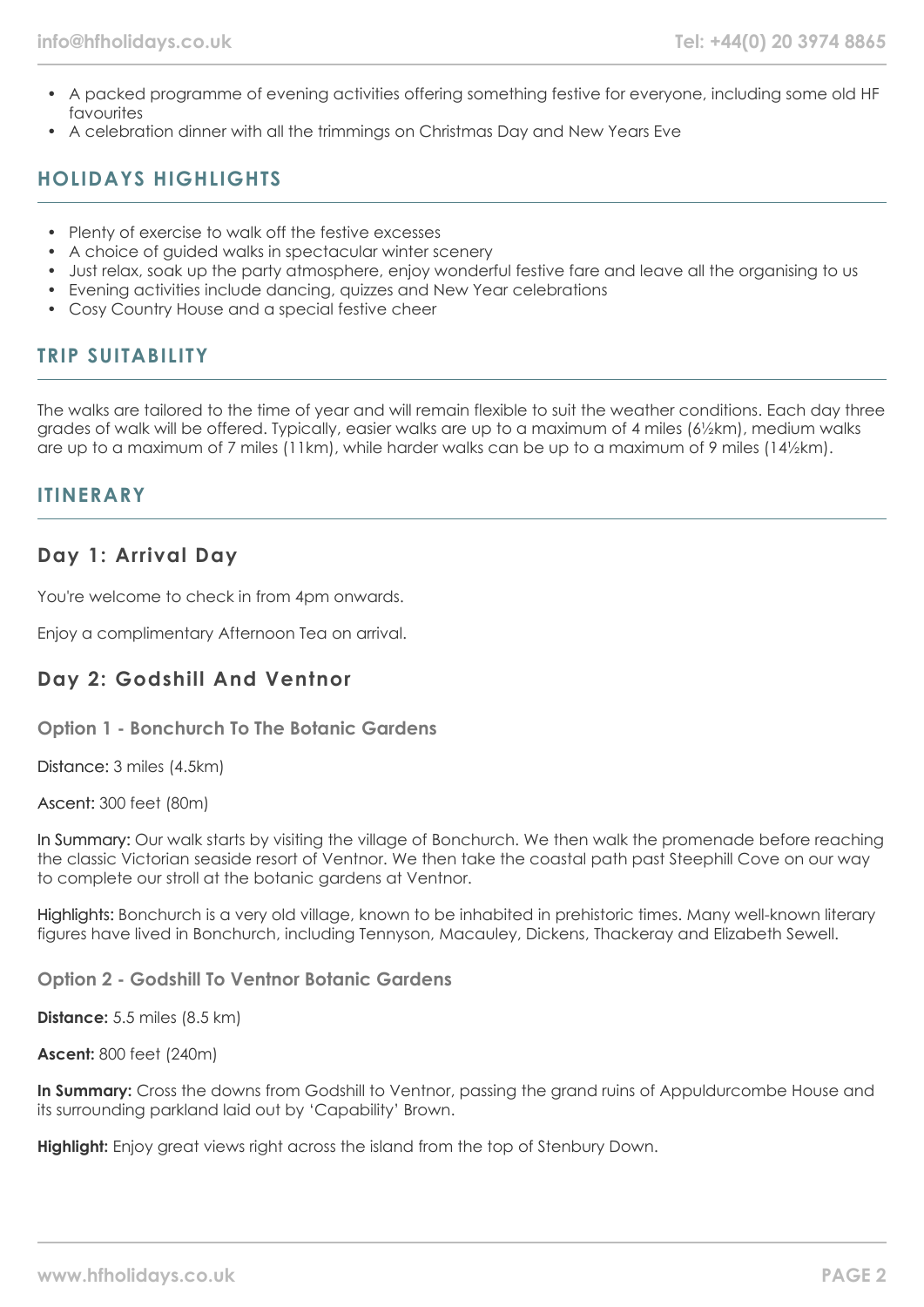#### **Option 3 - Godshill To Ventnor**

**Distance:** 9 miles (14 km)

**Ascent:** 1300 feet (400m)

**In Summary:** Starting in Godshill we work our way towards Wroxall, passing the grand ruins of Appuldurcombe House and its surrounding parkland. We then head up over the Downs before we make our way into Ventnor.

**Highlight:** Enjoy great views out to sea from the highest point on the Island, St Boniface Down.

## **Day 3: Shorwell And Carisbrooke**

**Option 1 - Bowcombe Down To Carisbrooke Castle**

**Distance:** 4 miles (6.5km)

**Ascent:** 400 feet (120m)

**In Summary:** This walk starts with a gentle ascend on to Bowcombe Down bringing you past disused quarries and along countryside on to the Shepherd's Trail before arriving at Carisbrooke Castle.

**Highlight:** Gentle countryside walking that gives you views of Bowcombe and ending with a visit to the historic Carisbrooke Castle.

**Option 2 - Shorwell To Carisbrooke**

Distance: 6 miles (9.5km)

**Ascent:** 700 feet (220m)

In Summary: Starting in the village of Shorwell the walk heads over the downs to Carisbrooke Castle and the town of Carisbrooke.

Highlight: Snapping shots of picturesque Shorwell with its thatched cottages and historic church.

**Option 3 - Downs And Lanes Via Brighstone To Carisbrooke Castle**

**Distance:** 9 miles (14km)

**Ascent:** 1100 feet (340m)

**In Summary:** Starting the walk from the coast, we ascend through Brighstone and Shorwell before crossing more countryside until we arrive at Carisbrooke Castle.

**Highlight:** Enjoy views of the coast, and the south of the Isle of Wight before exploring the historic roots of the Carisbrooke Castle.

## **Day 4: Departure Day**

Enjoy a leisurely breakfast before making your way home.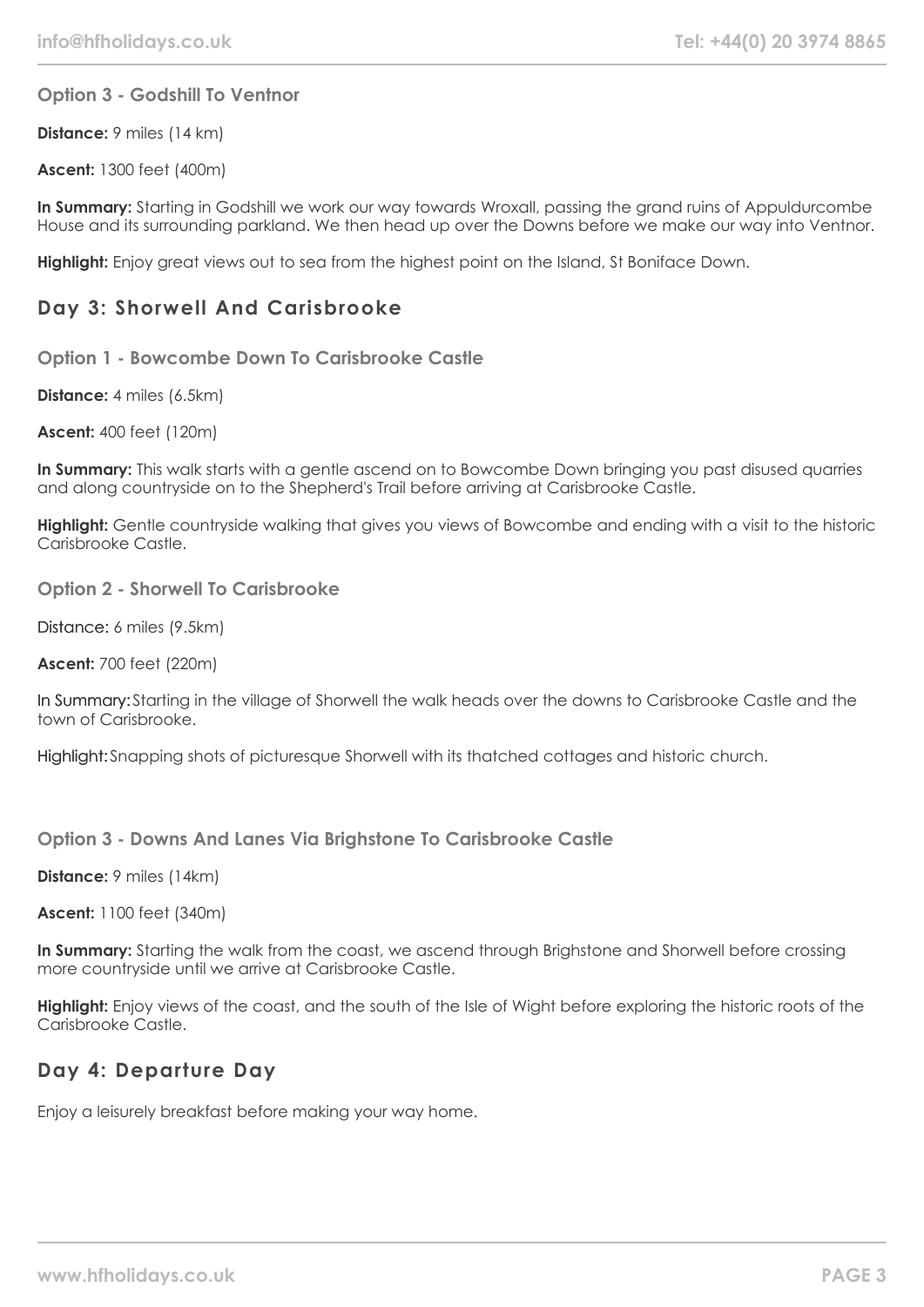# **ACCOMMODATION**

## **Freshwater Bay House**

Holidaying on the picturesque Isle of Wight doesn't get any better than at Freshwater Bay House. Stood atop the island's classic white cliffs and dominating the bay that it is named after, Freshwater Bay House has a gorgeous location. As well as 43 bedrooms, many decked out in blue and white printed wallpaper featuring foam-tipped waves breaking softly across the walls that act as a promise of the coastal scenery to come, there are three lounges and a friendly bar. Extensive gardens give on to the coast path, with a staircase that drops to the beach one way, while a path leads away across Tennyson Down towards the Needles in the other direction. If you're experiencing some of the island's plentiful sunshine (it averages around 2,000 hours a year), head to Alum Bay for coloured sands or Compton Bay for dinosaur footprints. Explore Carisbrooke Castle, stroll through Ventnor Botanic Gardens and keep an eye out for red squirrels in Borthwood Copse and America Wood.

# **Country House Accommodation**

### **Accommodation Info**

## **Need To Know**

We appreciate that COVID-19 continues to impact the nations. The English, Scottish and Welsh governments are not always in sync, so measures in our country houses may vary between the nations. We thank all quests for adhering to the measures we have introduced to keep our guests, leaders and team members safe.

You can see our latest FAQs and guarantees at <https://www.hfholidays.co.uk/coronavirus-travel-advice>

#### **Ventilation, Physical Distancing Measures and Group Sizes around the Houses**

We will keep our public areas well ventilated; for your comfort you might want to pack an extra layer to keep you comfortable.

With the relaxation of physical distancing, we will be allowing larger groups to dine and relax in the bar together.

Hand sanitiser stations will be made available in frequently used public areas for guests and staff use. It is advisable to bring additional hand sanitiser for whilst you are out walking.

We always follow the latest regional government advice, but our one recommendation is don't forget your face mask! There is no requirement to wear a face covering in communal areas, but you may of course choose to. Some places throughout the UK may still require you to wear a mask even if the government legislation does not. With this in mind we suggest you bring a personal supply of face coverings for the duration of your stay.

#### **Servicing Bedrooms:**

At this stage we are not reintroducing our daily room servicing. Extra tea, coffee, milk, towels and toiletries will be available on request from our team. Bins can be left outside your door for emptying.

#### **COVID-19 Symptoms or Cases**

If a guest has symptoms of COVID-19 then they should inform the house team and immediately self-isolate to minimise any risk of transmission and make arrangements to request a COVID test. If a guest receives a positive test result, they should return home if they reasonably can. They should where possible use private transport but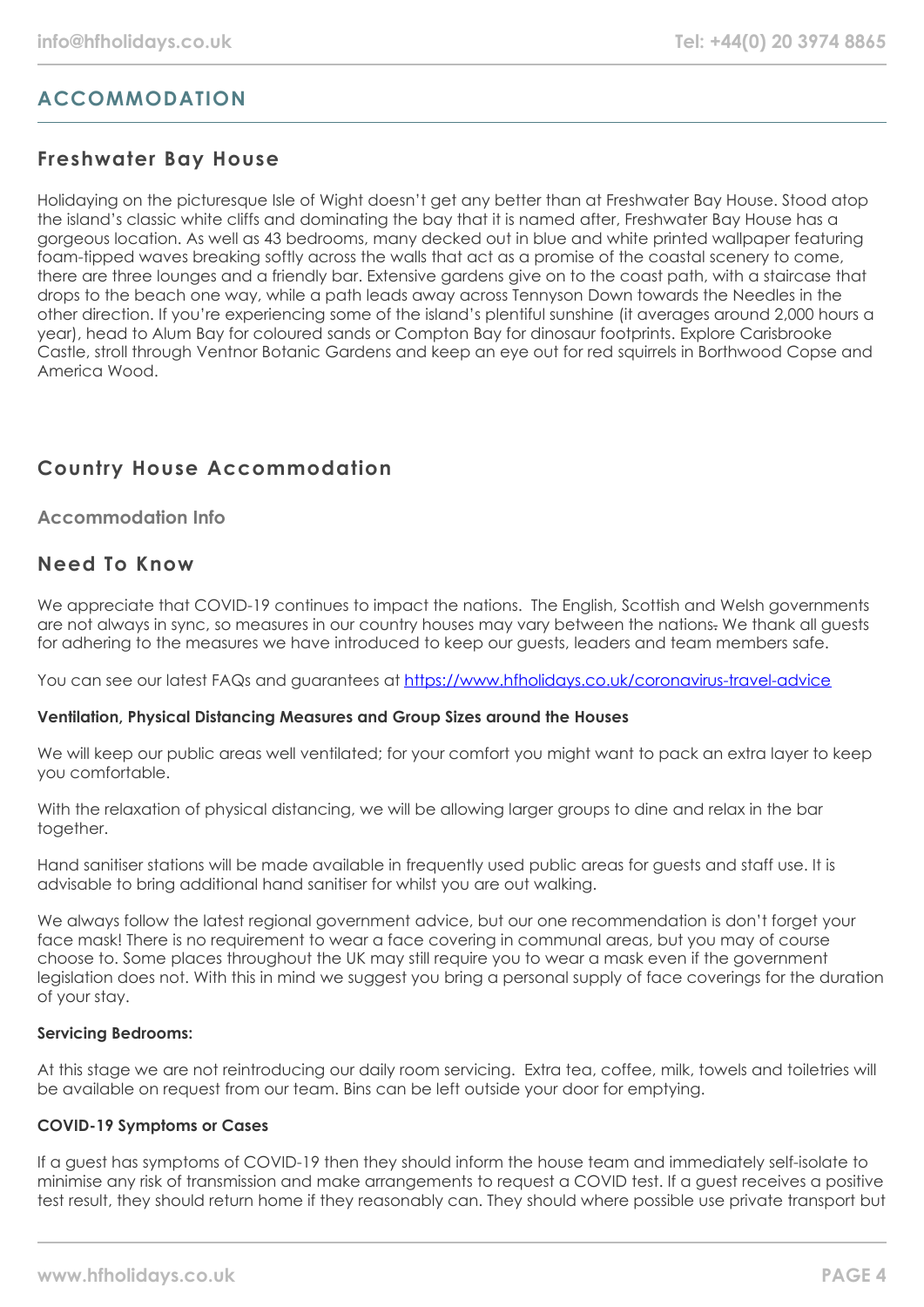only drive themselves if they can do so safely. If a guest cannot reasonably return home, they should discuss their circumstances with the House Manager. Additional charges may be levied if a guest needs to self-isolate for longer than their planned holiday.

#### **What can you do to help keep everyone safe?**

- Wear a face mask/covering where required and please bring plenty of face coverings for the duration of your stay
- Carry/use hand sanitiser
- Wash your hands frequently with soap and water when possible
- Cover your mouth and nose with a tissue or your sleeve when you cough or sneeze
- Avoid passing round objects such as cameras & phones
- If you are displaying symptoms of Coronavirus, please do not travel to an HF Holidays House

#### **Rooms**

#### Tea & coffee-making facilities, TV, Hairdryer, Toiletries, Wi-Fi

Stay in one of the main building's bright, beautifully presented rooms, many that come with sea views. They're mostly spacious and chic, styled to acknowledge the house's nautical connections but with a modern twist of dove greys, clean whites and contemporary furniture. With 43 bedrooms, Freshwater Bay House has plenty of space and there's a range of Classic, Premium and Superior Rooms to choose from: Rooms 19 and 20 on the first floor come with spectacular sea views out over the English Channel; Rooms 18 and 22 are sumptuous corner rooms with expansive views over both the bay and Tennyson Downs. If it's a room with a view you're after, ask for Room 24, a superb, spacious corner space with five large windows all overlooking the gardens and bay, with its own private sitting room to relax in. Request Room 39 on the second floor and you'll get an attractive corner room complete with a bath to soak in after a day of coastal walking.

All 'Classic' rooms are en-suite and furnished to a high standard. There are also several 'Premium' and 'Superior' Rooms that are either larger or have a desirable view, a more luxurious mattress and larger television – upgrade your stay for just an extra £15-25 per person per night. You can choose a specific room for an extra £30 per room, subject to availability. Upgrade supplements still apply.

#### **Check in:**

Check in opens at **4pm** for all guests. Guests will be unable to access any of the Country House facilities, including leaving luggage before 4pm.

We are delighted to invite you to enjoy a complimentary Afternoon Tea on arrival. Relax and meet your fellow guests and leaders.

#### **Check out:**

#### Check out time: **10am**

Please note, you will need to settle your bill before departure and payment will only be possible by card. Gratuities and donations to the Pathway Fund can also be made by card.

## **Facilities**

Free Wi-Fi, boot room and drying room, extensive garden, outdoor swimming pool, multi-purpose activity room, lounges, library and board games to borrow

After a day walking on the coast, come back to the house and its specially tailored walkers' facilities. Relax by sitting in the extensive gardens or challenge a fellow guest to a game of croquet. If you're visiting with children, turn them loose in the outdoor playground area or watch them splash in the large heated alfresco pool (open in summer season) – there's seating with sea views for you to enjoy a drink in too on a hot English summer's day. For something less strenuous, snag a comfy chair in one of the three cosy lounges to read a book, play a board game or just hideaway; there's a grand piano in one if you're feeling musical. Head to the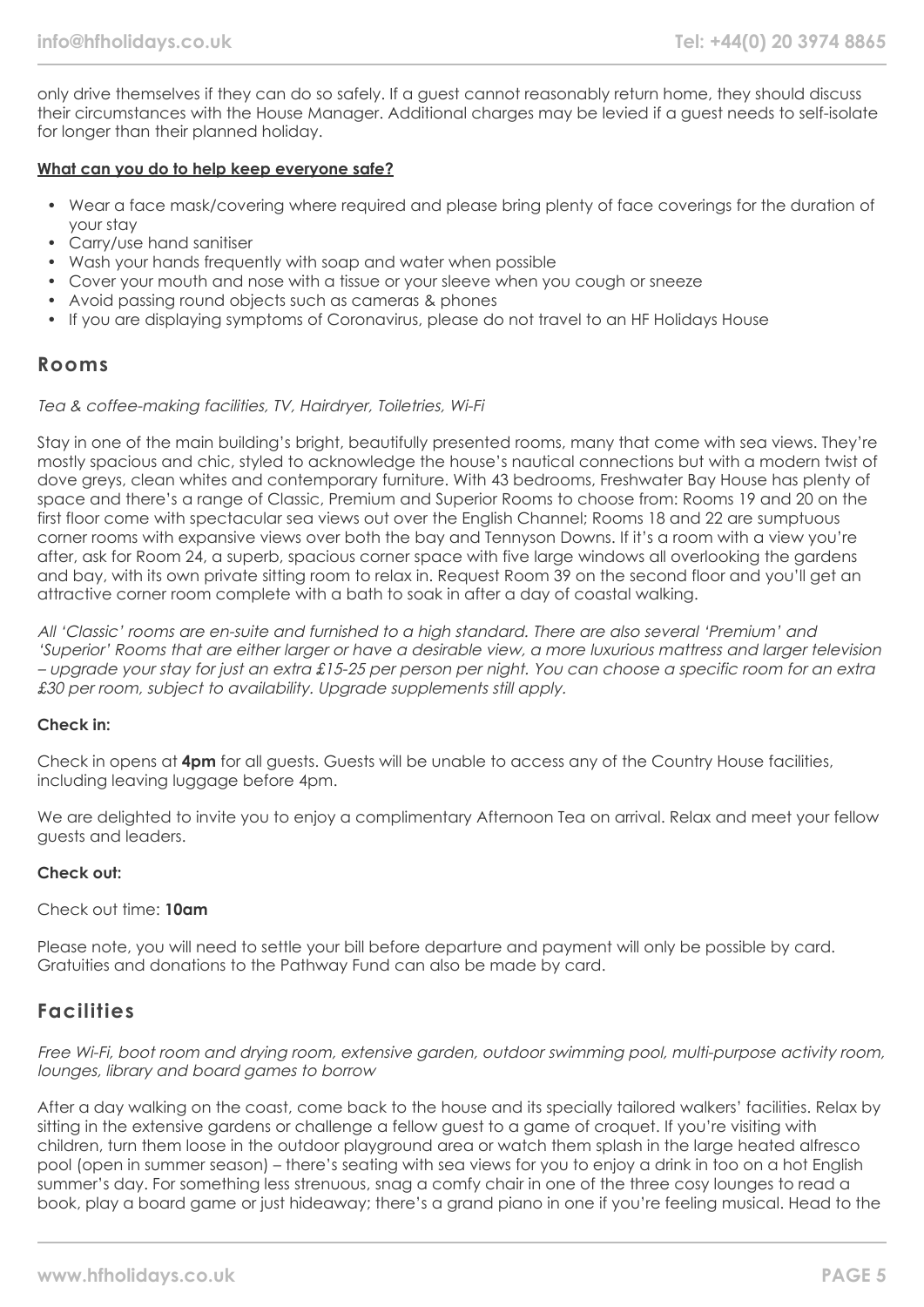bar before dinner to perch on a tall stool with a perfect gin and tonic made with the Isle of Wight's very own Mermaid Gin and a chance to catch up with your companions.

#### **Welcome Information**

A Welcome Information Pack providing details about the Country House and your holiday will be available in each bedroom. This personal pack of information will detail what to expect during your stay in the house, the menu for the duration of your stay, dinner & picnic lunch order forms and the guest registration form for completion.

Our houses are locked at night-time and accessible with a door code which is available in the Welcome Pack. However, we also recommend making a note of the Duty Manager number on arrival, in case of an emergency or getting locked out.

#### **Evenings**

Join our team after dinner on Wednesday evenings to see if you've got the knowledge to triumph in the HF Big Pub Quiz! There will also be another evening of entertainment at the beginning of the week which will vary depending on the house you are visiting.

If there are leaders resident, they will be available to chat to guests about self-guided walks. You can borrow walking route notes and maps from our Discovery Point.

#### **Walks Talks – Guided Walking Information Briefings**

Self-Guided guests are always welcome to join our Guided Walking briefings to hear about the local conditions.

Our leaders will deliver a Guided Walking Information Briefing on each arrival day before and after dinner followed by a group Walks Talk to let guests know about the following day's walks. Walks Talks are usually before and after dinner prior to each walking day. The information is repeated so you can join whichever time suits you.

If you are undecided which walk to do, our leaders will be available in the bar or lounge to answer any questions you might have. Our website contains up-to-date information about the walks for each holiday.

Before you leave for your walk your leader will run through a short safety briefing for the day.

Each day, the latest weather forecast will be displayed for all guests to check to ensure appropriate clothing is worn for the walks.

Please note, if you decide to do your own walks, or you are on a self-guided walking holiday, you must complete an Independent Walker Card each day. These can be found near the Discovery Point in the house.

## **Food & Drink**

As at all our country houses, holidays are full board, from afternoon tea served as a welcome treat through that evening's meal to a hearty breakfast on the day of departure. Food at Freshwater Bay House is varied with a strong emphasis on the use of seasonal British produce. Our experienced chefs create each dish using only the freshest ingredients and, when in season, use home grown herbs and vegetables taken from our own gardens to give a true taste of the local area.

Along with many hospitality business across the UK we are presently experiencing disruption to our food and drink supply chain. COVID continues to limit the ability of suppliers to deliver and the war in Ukraine (along with several other global challenges) is impacting availability of many basic products. We are working hard to ensure that these challenges do not negatively impact your holiday but ask for your understanding should we need to make last minute changes to dishes or menus.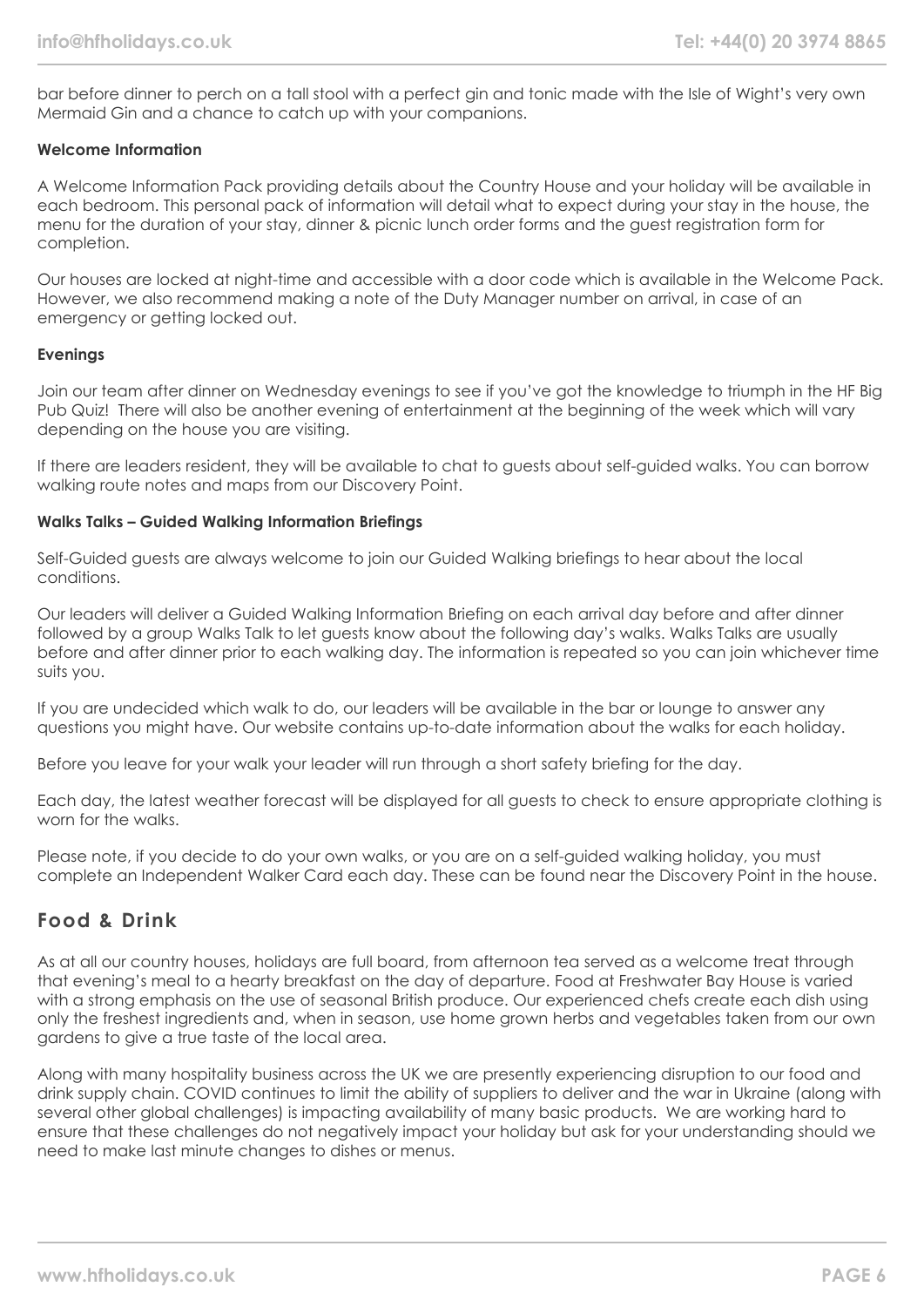# **Accessibility**

For accessibility and assistance information, please contact our expert team on [020 3974 8865](tel:02039748865) or view the accessibility information online for [Freshwater Bay House](https://www.hfholidays.co.uk/images/Documents/accessibility_statements/freswater-bay-house---accessibility-information---update-mar-2021.pdf)

## **TRAVEL DETAILS**

Our address is: Freshwater Bay House, Freshwater Bay, Isle of Wight PO40 9RB Tel: [01983 753854](tel:01983753854)

## **By Taxi:**

It is possible to get a taxi to Freshwater Bay House from Yarmouth ferry port. The 5-mile journey takes approximately 15 minutes. You can pre-book a taxi from our recommended taxi company, Bay Taxi. As a guide price, it costs £12 per 4-seat taxi in 2022. 8-seat taxis are also available at a higher rate. Please pre-book your taxi at least 7 days in advance by contacting:

Bay Taxi\* Tel: +[44 \(0\) 7475 662350](tel:07475662350) Email: [info@baytaxi.co.uk](mailto:info@baytaxi.co.uk) The return taxi journey can be arranged on your behalf by the Freshwater Bay House Manager. \*Bay Taxi is not owned or managed by HF Holidays

## **By Train:**

The nearest railway station is Lymington Pier on the mainland. This is immediately adjacent to the ferry terminal. For train times and route planning by train visit [www.nationalrail.co.uk](https://www.nationalrail.co.uk/) or phone [03457 48 49 50](tel:03457484950).

# **By Ferry:**

The Wightlink Lymington to Yarmouth ferry is the most convenient for Freshwater Bay - see [www.wightlink.co.uk](https://www.wightlink.co.uk/)

Alternatively, the Red Funnel Southampton to East Cowes ferry is often the cheapest option if you want to take your car to the Isle of Wight - see [www.redfunnel.co.uk](https://www.redfunnel.co.uk/)

#### **HF MEMBER DISCOUNT**

HF Holidays' Members receive **15% off their car travel and 20% off foot travel with Wightlink Ferry.** For full details and to book your crossing visit [www.wightlink.co.uk/HFHolidays](https://www.wightlink.co.uk/HFHolidays)

## **By Car:**

From Yarmouth turn right out of the ferry terminal onto the A3054 and over the bridge across the River Yar. After 1 mile turn left down Pixley Hill, signposted to Freshwater Bay. Turn left at Freshwater Garage and continue along Afton road. At the Lifeboat station turn right and follow the road round passing the Albion Hotel on the left. The entrance to Freshwater Bay House is the next driveway on your left.

From East Cowes: follow signs for Newport, taking the A3021 and then A3054. Continue through Newport and Carisbrooke. Turn left onto the B3401 through Calbourne. At the T junction with Afton Road (A3055) turn left and then right by the Lifeboat station and follow the road round passing the Albion Hotel on the left. The entrance to Freshwater Bay House is the next driveway on your left.

Alternatively leave your car on the mainland and travel to the Isle of Wight as a foot passenger (see above for HF Member discount with Wightlink). There is a pay and display car park at Lymington Pier - price approximately £11/£12 per day.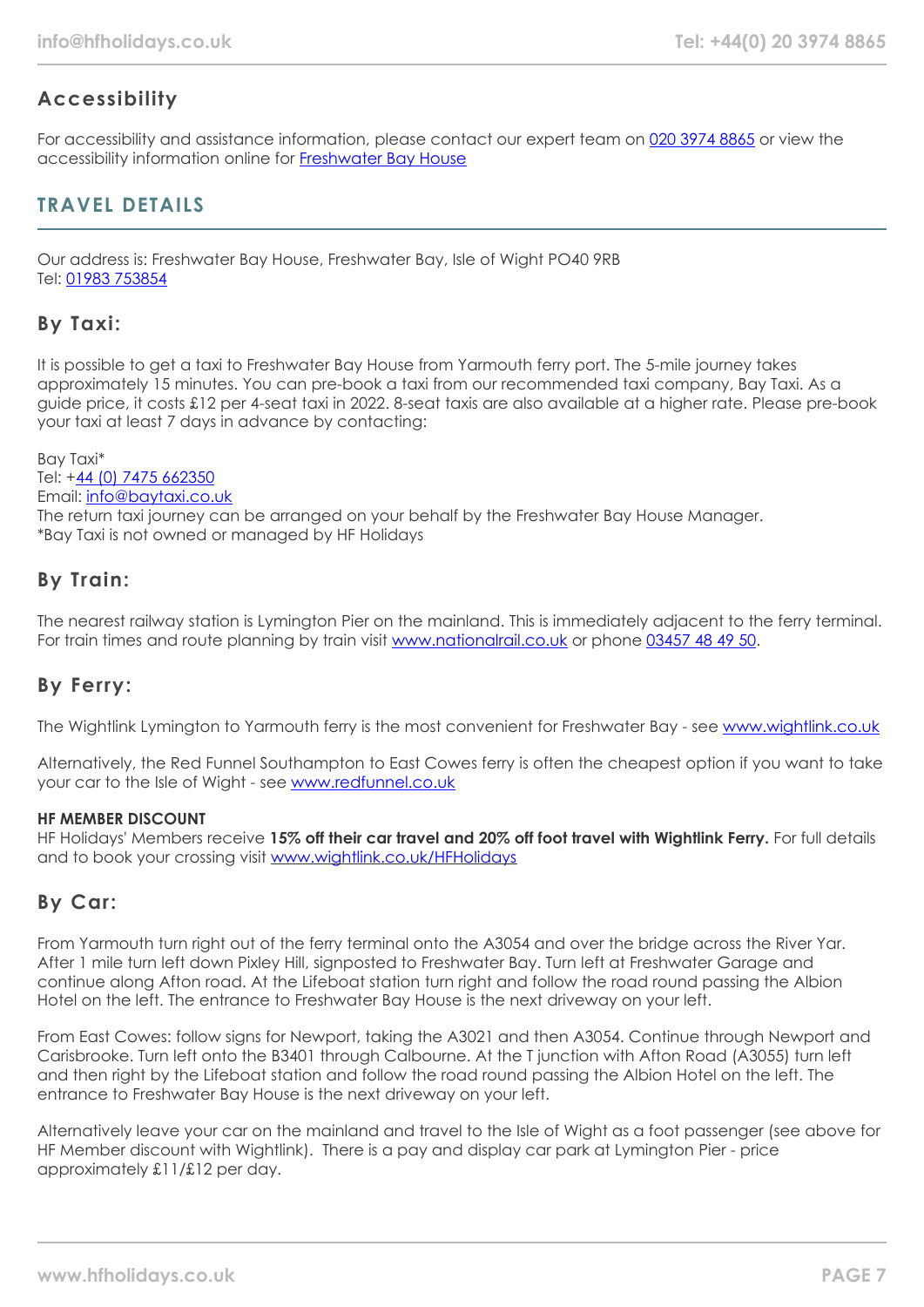# **Travelling From Overseas**

If you're travelling from Europe the most convenient airport is at Southampton. From Southampton Airport Parkway station (adjacent to the airport terminal) there are regular trains to Lymington Pier - journey time 40 minutes). See [www.nationalrail.co.uk](https://www.nationalrail.co.uk/) for details. From Lymington take the ferry to the Isle of Wight (see above).

For most guests, travelling to either London Heathrow or London Gatwick airport is the best option. See [www.nationalrail.co.uk](https://www.nationalrail.co.uk/) for onward connections by train to Lyminaton Pier.

# **LOCAL AREA**

Just off the coast of Southern England, the Isle of Wight is a delightful haven away from the bustle of the mainland, easily reached by ferry or even the world's only commercial hovercraft service (foot passengers only). Broadly diamond shaped, the island is 25 miles long and 15 miles wide. This makes it ideally sized for a week's walking and exploration.

## **Freshwater Bay**

Freshwater Bay is a small semi-circular cove at the foot of the garden of Freshwater Bay House. There is a pebble beach here and sandy beaches approximately 3 miles away at Totland Bay or Colwell Bay. Shops and banks are located in Freshwater village, about 30 minutes' walk away. The house is located at the foot of Tennyson Down, a popular walking route which leads to The Needles and Alum Bay.

## **Yarmouth**

The small harbour town of Yarmouth is located three miles north of Freshwater Bay; either a 10-minute drive or a pleasant 1-hour walk away, following the path of the River Yar. It can also be reached using the 'Needles Breezer' open-top bus. Yarmouth has a selection of small shops and pubs, and there's always a bustle of activity around the harbour. [Yarmouth's Tudor castle](https://www.english-heritage.org.uk/visit/places/yarmouth-castle/) is also worth a visit.

## **Osborne House**

Queen Victoria's island residence, managed by English Heritage, is located near East Cowes at the north of the island. Enjoy the lavish interiors and take time to explore the extensive grounds which slope down to the Solent. [Osborne House](https://www.english-heritage.org.uk/visit/places/osborne/) is about 40 minutes drive from Freshwater Bay.

# **Carisbrooke Castle**

A fine medieval castle situated near Newport in the heart of the island. The castle's most famous 'resident' was King Charles I, who was imprisoned here after the English Civil War. Walk around the impressive walls and visit the castle's famous well where donkeys are used to raise the water using a large treadmill. [Carisbrooke Castle](https://www.english-heritage.org.uk/visit/places/carisbrooke-castle/) is around 20 minutes' drive from Freshwater Bay and can also be reached direct using the number 12 bus. Alternatively, it is possible to walk here right from the door of Freshwater Bay House by following the Tennyson Trail (approx. 9.5 miles).

## **Alum Bay**

[Alum Bay](https://www.visitisleofwight.co.uk/things-to-do/the-needles-landmark-attraction-p148371) is world-famous for its multi-coloured sand cliffs where 21 different shades of sand have been naturally created from various minerals. There is a chairlift down the cliff to the beach which gives amazing views of the sands and across the Solent. On the cliff top there are various other visitor attractions including a glass-blowing workshop and obligatory sand shop where visitors can fill glass ornaments with their choice of sand. Alum Bay can be reached on foot directly from Freshwater Bay house or on a 15-minute ride by public bus.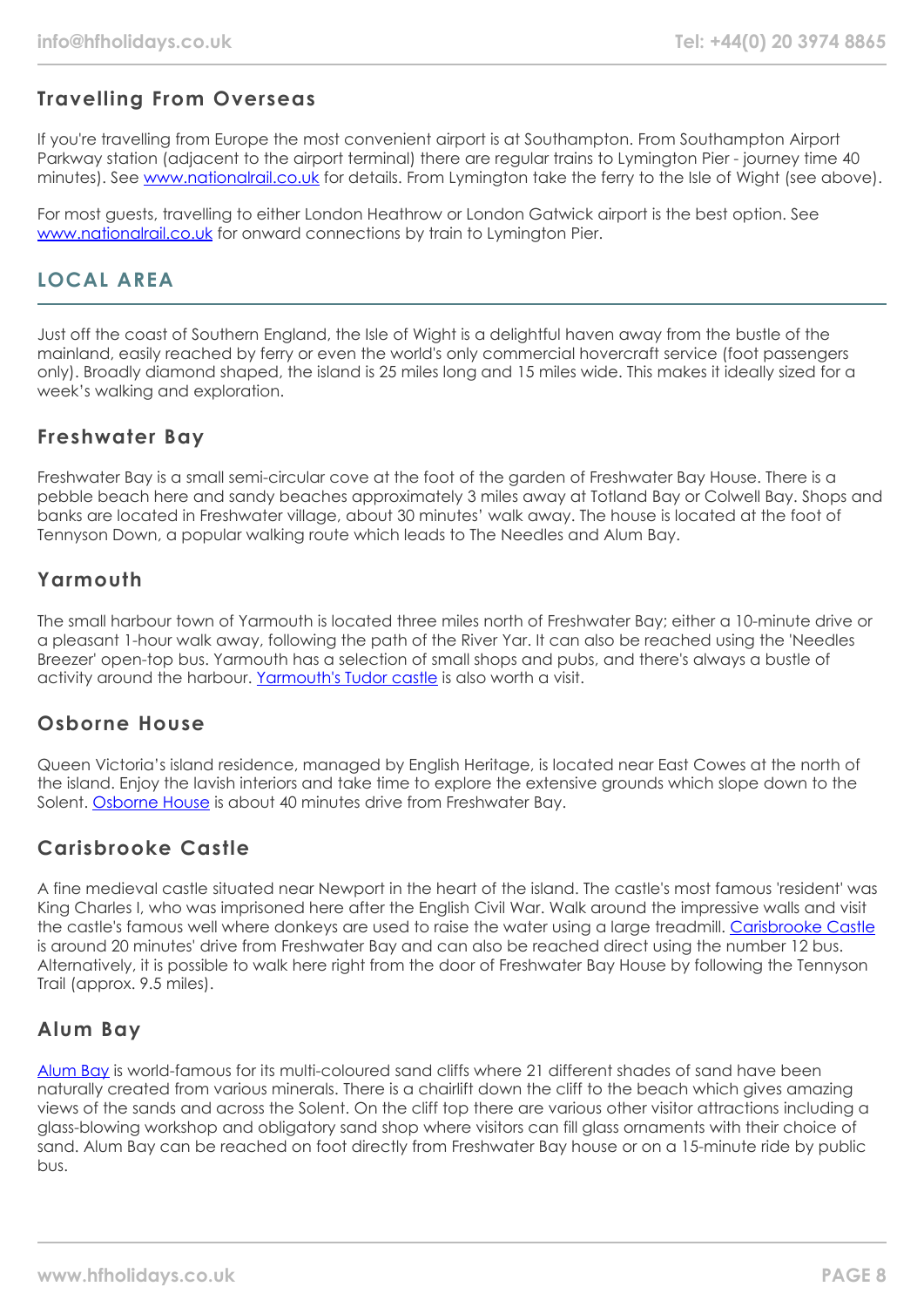# **Isle Of Wight Steam Railway**

Step back in time and ride this vintage steam railway from Wootton to Smallbrook Junction. The railway has a particularly historic collection of locomotives and rolling stock, including many wooden 4-wheeled carriages dating from the the 19th Century. The main station is at Havenstreet where you'll also find a museum and the line's workshops. [The Isle of Wight Steam Railway](https://iwsteamrailway.co.uk/) is about 45 minutes' drive away from Freshwater Bay. It can also be reached by local bus, via Newport.

# **Blackgang Chine**

The [Blackgang Chine fantasy theme park](https://blackgangchine.com/) is a big hit with children of all ages. Attractions include Cowboy village, 'Fantasyland', maze and the giant snakes and ladders. Adults may also enjoy the maritime exhibition and working sawmill. Blackgang is 20 minutes' drive from Freshwater Bay and in summer can be reached using the 'Island Coaster' bus.

# **Ventnor Botanical Gardens**

The island's rich climate enables Mediterranean and sub-tropical plants to prosper. Enjoy magnificent floral displays and relaxing gardens based on geographical parts of the world at [Ventnor's Botanical Gardens](https://www.botanic.co.uk/) and keep an eye out for the garden's resident wall lizards. Ventnor is 30 minutes' drive from Freshwater Bay and in Summer can be reached using the 'Island Coaster' bus.

## **Bembridge Windmill**

This [Grade I listed windmill](https://www.nationaltrust.org.uk/bembridge-windmill) is the only surviving windmill on the Isle of Wight, now managed by the National Trust. It was built around 1700 and closed in 1913. It has four floors to explore and most of its original machinery is still in situ. The windmill was famously painted by JMW Turner in 1795. There are some lovely countryside walks near the windmill which sits on the Bembridge and Yar River Trail in the east of the island about a 45-minute drive away from Freshwater Bay House.

## **USEFUL HOLIDAY INFORMATION**

# **Essential Information**

"There's no such thing as bad weather, just the wrong type of clothing!" goes the adage. Come prepared for all eventualities and you'll walk in comfort as well as safety. Britain's famous for its changeable weather, so here's our advice on what to wear and bring.

### **Essentials**

- Walking boots providing ankle support and good grip.
- A waterproof jacket and over-trousers
- Gloves and a warm hat (it can be chilly at any time of the year)
- Rucksack
- Water bottle (at least 1 litre capacity)
- A small torch (everywhere in winter, year round in mountains)

### **Recommended**

- Several layers of clothing, which can be added or removed
- Specialist walking socks to avoid blisters.
- A first aid kit inc plasters– your leader's first aid kit doesn't contain any medication
- Sit mat (insulated pad to sit on when you stop for a break)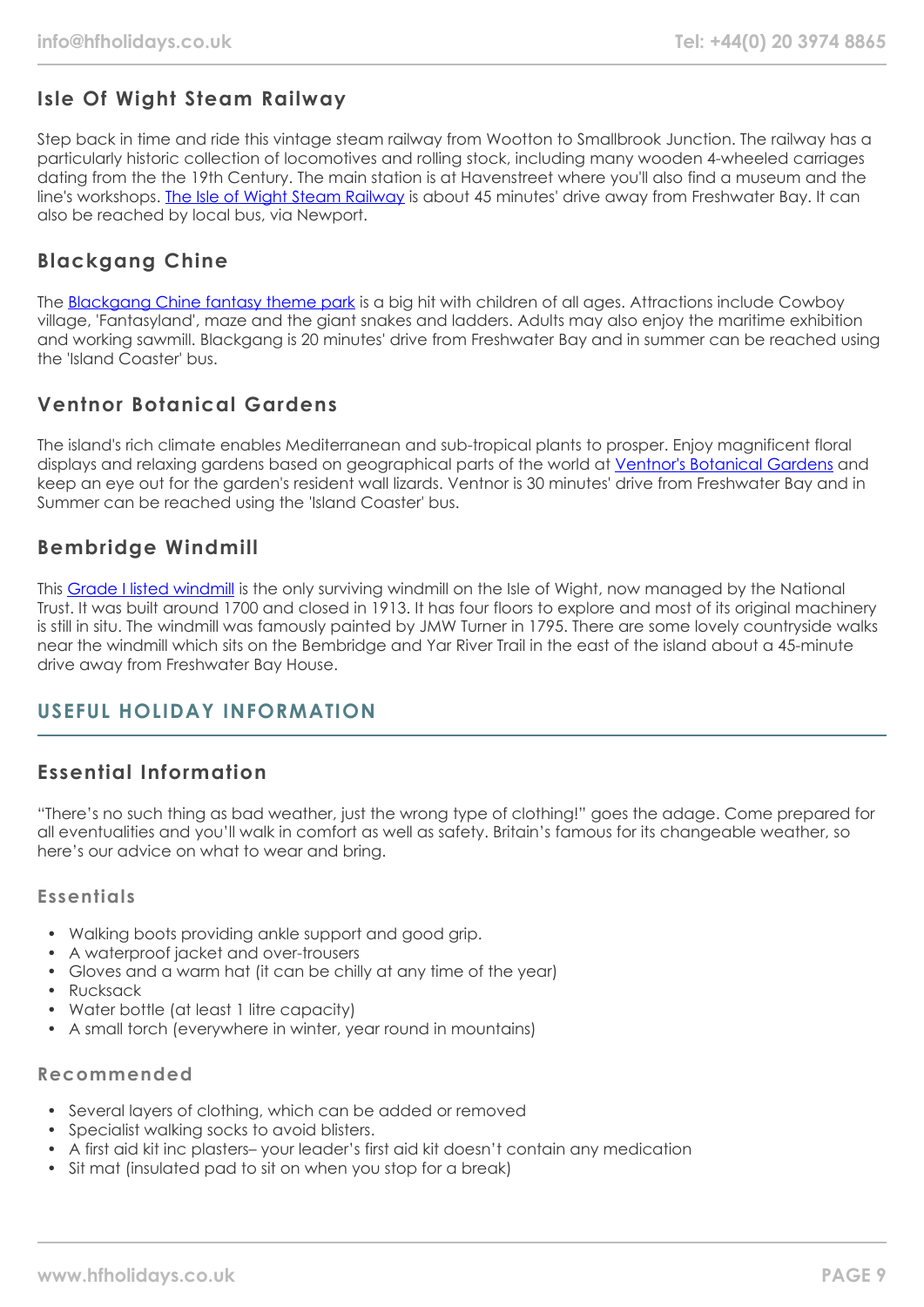## **You Might Also Want**

- Walking poles, particularly useful for descents.
- Insect repellent
- Flask for hot drinks
- Rigid lunch box
- Gaiters
- Blister kit (eg Compeed) just in case
- Waterproof rucksack liner
- Sun hat and sunscreen (we may just get lucky and have some festive sunshine!)

#### **Denim jeans and waterproof capes are not suitable on any walks.**

# **Safety On Your Holiday**

Walks may be changed for safety reasons and are subject to a maximum and minimum number of guests.

Leaders always consider the safety of the group as a whole, and may need to alter or curtail the walk if the conditions dictate. Your leader may refuse to accept a guest while clothing, equipment or behaviour is unsuitable. In the event of a problem all leaders carry a mobile phone, first aid kit, group shelter, spare maps and a compass.

**Please note:** If you choose to leave the group your leader is no longer responsible for you.

If you have a particular health condition or disability please put this on your guest registration form. This information will be confidential to your leaders and the house manager, but leaders do need to take account of any issues when planning walks. Please carry a copy of these trip notes with you, or note down the contact phone number for your accommodation (details in the travel section) should you need them in case of emergency.

## **HOW TO BOOK**

When you're ready to book, you can choose to **book online** or book **over the phone**. Our website offers secure online booking for our holidays, is available 24/7, and offers more in-depth information about all our holidays. If you prefer to call us, our experienced and knowledgeable team are available to answer any specific questions you have and can offer guidance as to which holiday is best suited to your needs.

Our office is open: Monday to Friday: 9am – 5.30pm, Saturday: 9am – 1pm, Sunday & Bank Holiday Monday: closed

#### **PAYING YOUR DEPOSIT**

To secure the holiday of your choice, you will need to pay a deposit: UK & European Holidays: £150 per person and Worldwide Holidays: £250 per person. You can pay your deposit by debit or credit card with no additional card fees charged or make an online BACS payment directly into HF's bank account, please see details under BACS payments. You can also pay your deposit by cheque within seven days of booking. Cheques should be made payable to 'HF Holidays Ltd' with your booking reference / Order ID on the back.

#### **NON-MEMBER FEE**

Non-members can join our holidays by paying a Non-Member's fee of £30 per person per holiday. Alternatively, full membership is available from £100 – visit hfholidays.co.uk/membership for details.

#### **BACS PAYMENTS**

Please quote your booking reference / Order ID when you make your payment online: Bank Name: National Westminster Bank, Account Name: HF Holidays Limited, Account Number: 48904805, Sort Code: 60-00-01, IBAN: GB90NWBK60000148904805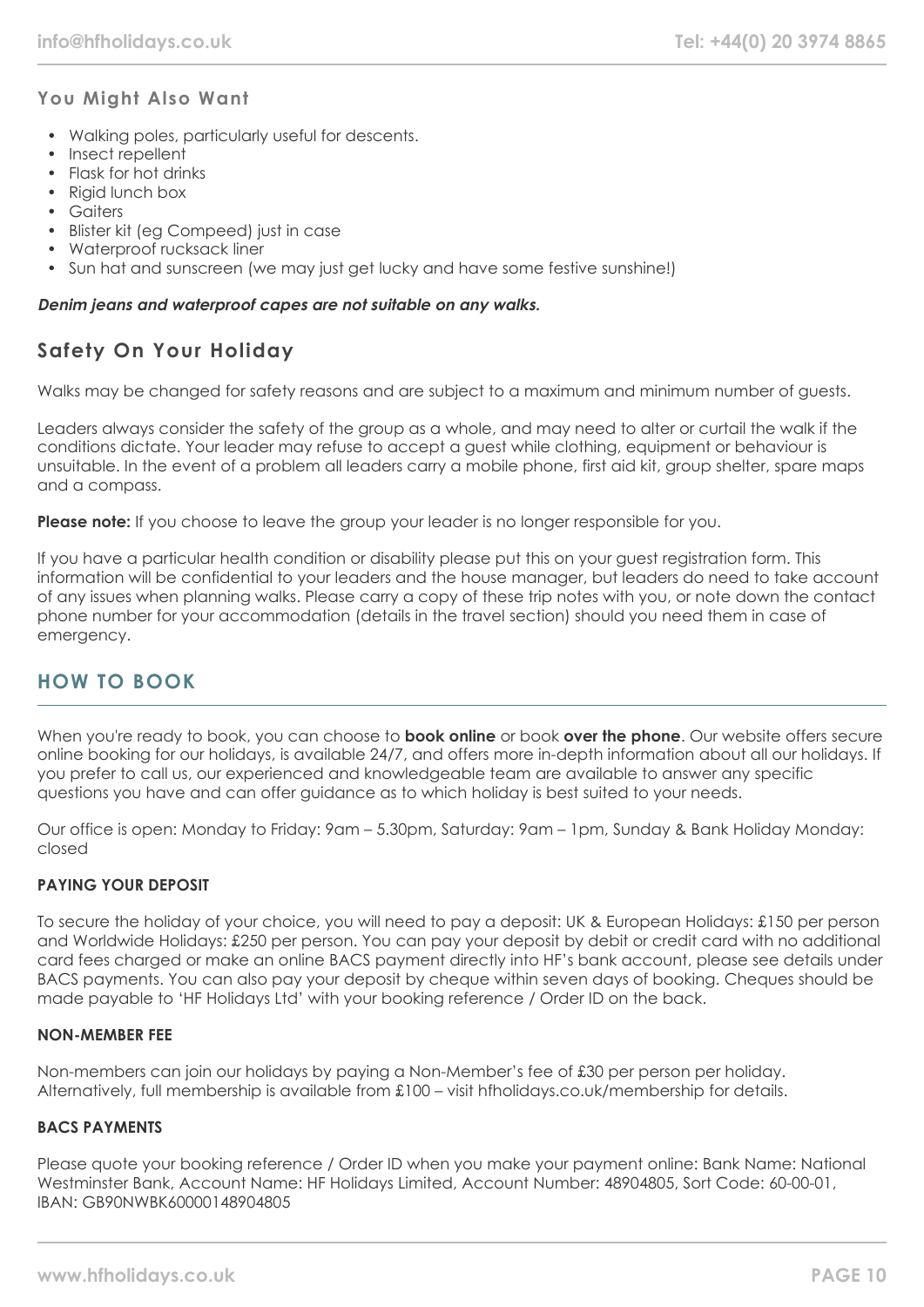Once we have received your booking and deposit, we will send a confirmation invoice to the lead name. Please check this carefully. For bookings 'with flights' it is essential that the names on your booking confirmation invoice match those on your passport for bookings overseas. Please advise us immediately of any errors. Any name changes after the balance of your holiday has been paid will be subject to a fee levied by the airline.

#### **MANAGE MY BOOKINGS**

Payments can also be made through the [Manage My Booking](https://www.hfholidays.co.uk/about-us/bookings/my-booking) function on our website. Click on the link at the top of our homepage. This is available to all customers who provide an email address at the time of booking.

#### **YOUR FINAL BALANCE**

Your final balance payment is due 6 weeks before departure if you are staying in an HF Holidays UK country house, 8 weeks before departure if you are travelling on one of our holidays in Europe and 10 weeks before departure if you are on a Guided Trail staying in one of our partner hotels or are travelling on a Worldwide holiday. As with paying your deposit, you can pay your final balance by debit or credit card, make an online BACS payment directly into HF's bank account or pay by cheque.

#### **TRAVEL INSURANCE**

Travel insurance is an important part of any booking and essential for one of our holidays. HF Holidays works with specialist. Insurance Brokers Campbell Irvine Direct. For more information or to obtain a quote call them on [01702 427 236](tel:01702427236) or visit [hfholidays.co.uk/insurance](https://www.hfholidays.co.uk/about-us/bookings/insurance)

#### **PEACE OF MIND**

#### **ATOL:**

The air holidays and flights in this brochure are ATOL-protected, since we hold an Air Travel Organiser's Licence granted by the Civil Aviation Authority. Our ATOL number is ATOL 710. In the unlikely event of our insolvency, the CAA will ensure that you are not stranded abroad and will arrange to refund any money you have paid us for advance bookings. For further information visit the ATOL website [atol.org.uk](https://www.atol.org/)

#### **MEMBER OF ABTOT:**

HF Holidays is a member of ABTOT (The Association of Bonded Travel Organisers Trust Limited) which provides financial protection under the Package Travel, Package Holidays and Package Tours Regulations 1992 for HF Holidays Ltd and in the event of their insolvency, protection is provided for the following: 1. non-flight packages commencing in and returning to the UK; 2. non-flight packages commencing and returning to a country other than the UK; 3. flight inclusive packages that commence outside of the UK and Republic of Ireland, which are sold to customers outside of the UK and Republic of Ireland. 1, 2 and 3 provides for a refund in the event you have not yet travelled. 1 and 3 provides for repatriation. Please note that bookings made outside the UK and Republic of Ireland are only protected by ABTOT when purchased directly with HF Holidays Ltd.

#### **TRIP NOTE VALIDITY**

These Trip Notes are valid based on the date printed at the bottom of the page. They will occasionally be updated post booking and pre-departure. We will send you the latest trip notes prior to departure through a link in your pre departure documents or we can send you a copy in the post if preferred.

In booking this trip you should be confident in your ability to participate in all activities described in these Trip Notes. If you have any doubt about your suitability you should call HF Holidays and ask to speak to one of the team about this itinerary.

The information in these Trip Notes is given in good faith. Where differences exist between the Trip Notes and our current brochure, the Trip Notes supersede the brochure. All holidays can be subject to unexpected changes; so please be prepared to be flexible where necessary. At times, it may not be possible to follow the itinerary as planned due to weather conditions, political, physical or other factors. In these circumstances we will make the best possible alternative arrangements to maintain the integrity of the original itinerary.